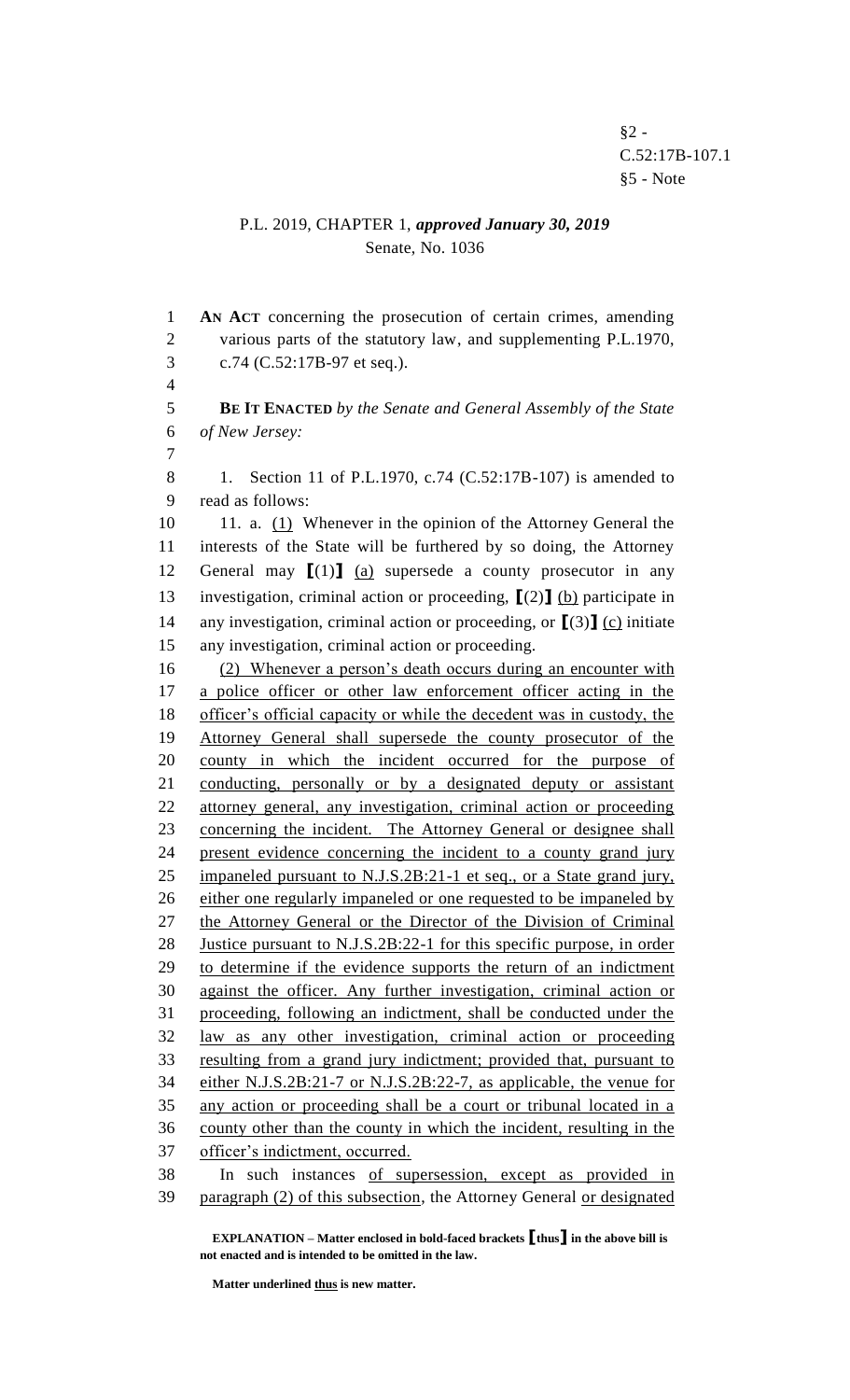deputy or assistant attorney general may appear for the State in any court or tribunal for the purpose of conducting such investigations, criminal actions or proceedings as shall be necessary to promote and safeguard the public interests of the State and secure the enforcement of the laws of the State. b. The Attorney General may in his discretion act for any county prosecutor in representing the interests of the State in any and all appeals and applications for post-conviction remedies. (cf: P.L.1970, c.74, s.11) 2. (New section) Whenever a person's death occurs during an encounter with a police officer or other law enforcement officer acting in the officer's official capacity or while the decedent was in custody, requiring the Attorney General to supersede the county prosecutor of the county in which the incident occurred for the purpose of conducting any investigation, criminal action or proceeding concerning the incident in accordance with paragraph (2) of subsection a. of section 11 of P.L.1970, c.74 (C.52:17B-107), the identity of each investigating and arresting officer shall remain subject to public disclosure pursuant to the provisions of P.L.1963, c.73 (C.47:1A-1 et seq.). 3. N.J.S.2B:21-7 is amended to read as follows: 2B:21-7. a. An indictment may be found only upon concurrence of 12 or more grand jurors who either were present during, or who have read or listened to the record of, all of the proceedings concerning the indictment and who have examined all exhibits presented with respect to the indictment. b. Whenever the indictment returned by the grand jury is against a police officer or other law enforcement officer for a person's death that occurred during an encounter with that officer acting in the officer's official capacity or while the decedent was in custody, pursuant to the investigation and indictment process set forth in paragraph (2) of subsection a. of section 11 of P.L.1970, c.74 (C.52:17B-107), the judge who impaneled the grand jury shall designate a county of venue other than the county in which the incident, resulting in the officer's indictment, occurred, for the purpose of trial of the indictment. (cf: N.J.S.2B:21-7) 4. N.J.S.2B:22-7 is amended to read as follows: 2B:22-7. a. (1) The judge who issues an order impaneling a State grand jury shall designate the county of venue for the purpose of trial of an indictment returned by the State grand jury. (2) Whenever the indictment returned by the State grand jury is against a police officer or other law enforcement officer for a person's death that occurred during an encounter with that officer acting in the officer's official capacity or while the decedent was in custody, pursuant to the investigation and indictment process set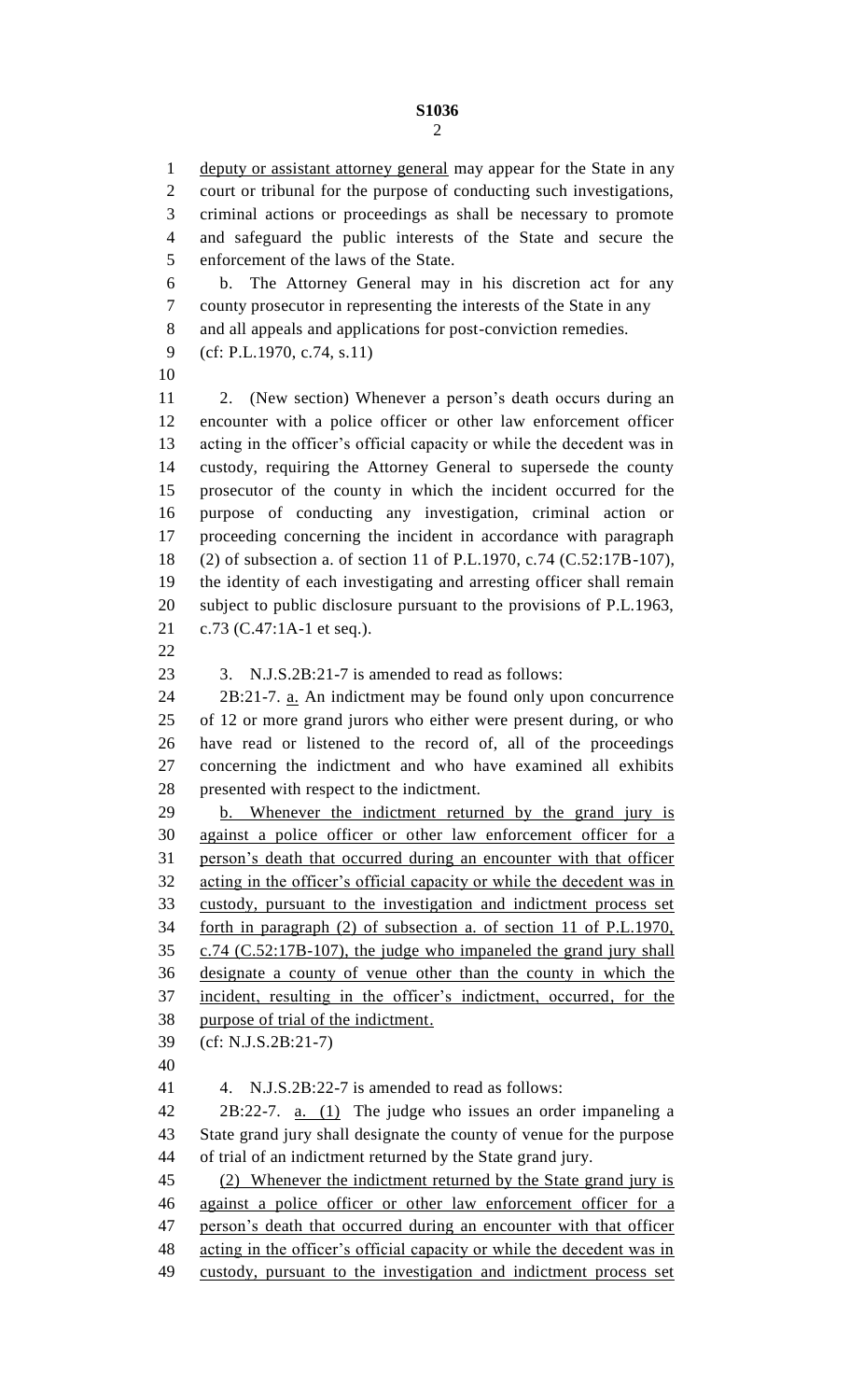forth in paragraph (2) of subsection a. of section 11 of P.L.1970, c.74 (C.52:17B-107), the judge shall designate a county of venue 3 other than the county in which the incident, resulting in the officer's indictment, occurred. 5 b. The judge may direct the consolidation of an indictment returned by a county grand jury with an indictment returned by a State grand jury and may fix the venue for trial of both indictments. (cf: N.J.S.2B:22-7) 5. This act shall take effect immediately, and shall apply to any person's death occurring during an encounter with a police officer or other law enforcement officer acting in the officer's official capacity or while the decedent was in custody that takes place on or after the effective date. STATEMENT This bill provides that when a person's death occurred during an encounter with a police officer or other law enforcement officer acting in the officer's official capacity or while the decedent was in custody, the Attorney General is to supersede the local county prosecutor, utilizing existing supersession authority, and conduct, personally or by a designated deputy or assistant attorney general, any investigation, criminal action or proceeding concerning the incident. The bill provides for the Attorney General or designee to present evidence concerning the incident to a county grand jury or a State grand jury, either one regularly impaneled or one requested to be impaneled by the Attorney General or the Director of the Division of Criminal Justice pursuant to N.J.S.2B:22-1 for this specific purpose, to determine if the evidence supports the return of an indictment against any involved officer. Any further investigation, criminal action or proceeding, following an indictment, is to be conducted under the law as any other investigation, criminal action or proceeding resulting from a grand jury indictment; provided that the venue for any such criminal action or proceeding will occur in a court located in a county other than the county in which the incident, resulting in the officer's indictment, occurred. The bill also notes that, consistent with existing public records law, the identity of each investigating and arresting officer involved when the person's death occurred during the encounter with a police officer or other law enforcement officer acting in the officer's official capacity or while the decedent was in custody would remain subject to public disclosure. See P.L.1963, c.73 (C.47:1A-1 et seq.). The bill takes effect immediately upon enactment and applies to deaths occurring on or after the effective date of the bill.